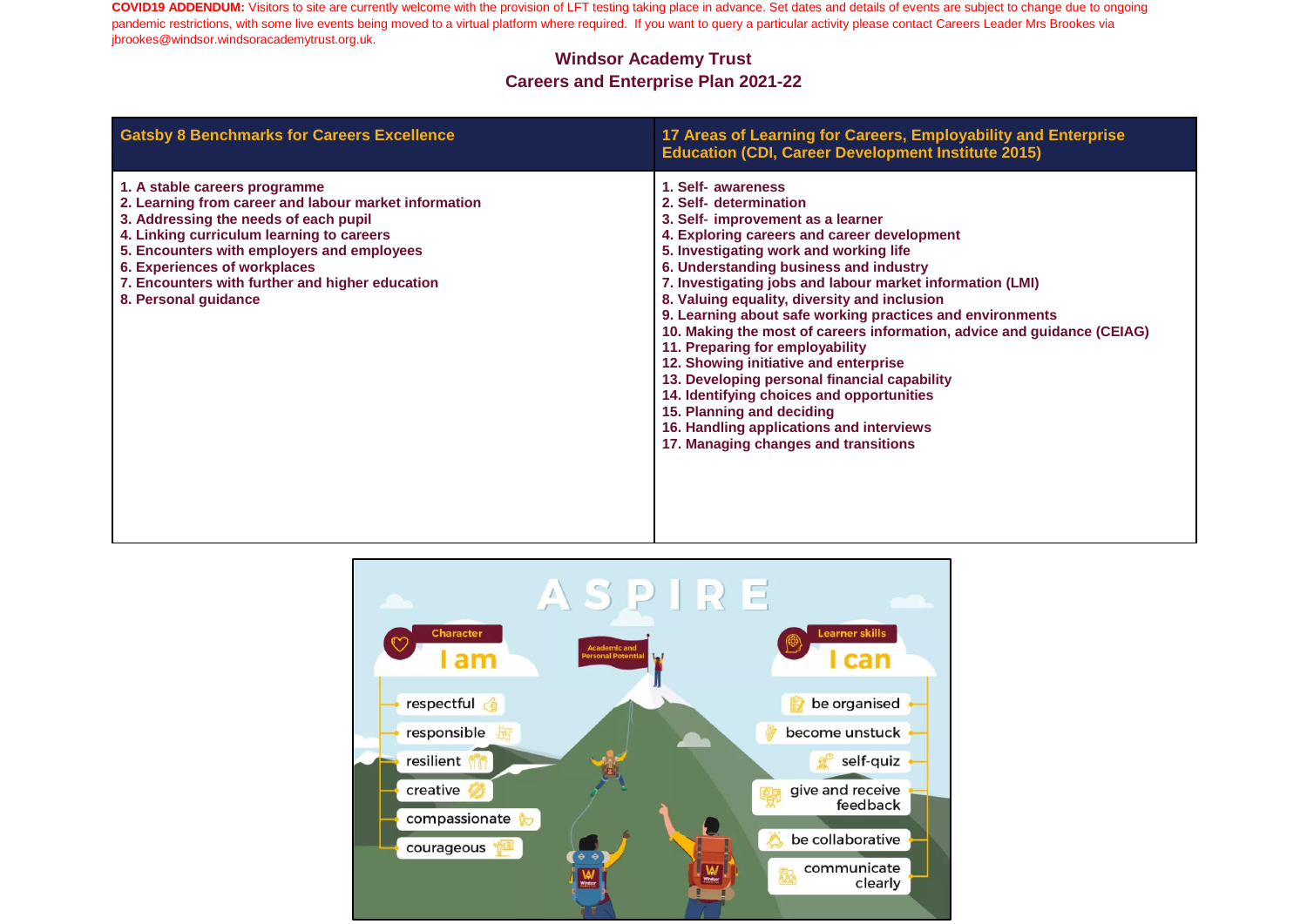### **Windsor Academy Trust Careers and Enterprise Plan 2021-22**

#### **Whole School Strategies**

| <b>Activity</b>                                                   | <b>Details</b>                                                                                                                                                                                                                                                                                                                                                                                                                                                                         | Impact                                                                                                                                                                                                                                                                                                                                                                                                                                                                                                                                | <b>ASPIRE Learner</b><br><b>Behaviours</b>                                                              | <b>CDI</b><br><b>Framework</b>          | <b>Gatsby</b><br><b>Benchmarks</b> |
|-------------------------------------------------------------------|----------------------------------------------------------------------------------------------------------------------------------------------------------------------------------------------------------------------------------------------------------------------------------------------------------------------------------------------------------------------------------------------------------------------------------------------------------------------------------------|---------------------------------------------------------------------------------------------------------------------------------------------------------------------------------------------------------------------------------------------------------------------------------------------------------------------------------------------------------------------------------------------------------------------------------------------------------------------------------------------------------------------------------------|---------------------------------------------------------------------------------------------------------|-----------------------------------------|------------------------------------|
| <b>ASPIRE</b><br><b>Ethos</b><br>with<br><b>iPAD</b><br>portfolio | We aim to support the personal potential of<br>each student by focusing on building character<br>using our ASPIRE ethos. Our six measurable<br>character virtues are respect, responsibility,<br>resilience, creativity, compassion and<br>courageousness.<br>As a result, each student has the opportunity to<br>capture all of their achievements in one place.<br>Using their school IPads, students can record<br>their achievements throughout KS3 using the<br>ASPIRE portfolio. | When students arrive in Year 7, we<br>record what they ASPIRE to be in the<br>future and continue to record their future<br>goals year on year to see them develop<br>and adapt. This gives students dedicated<br>time each year to reflect on their hopes<br>and dreams for the future and understand<br>what they need to do to make this a<br>reality.<br>Students record their achievements via<br>their ASPIRE portfolio which they can<br>reflect back on and use as evidence for<br>future applications and next steps at KS4. | Be organised<br>Become unstuck<br>Communicate clearly<br>Responsibility<br>Resilience<br>Courageousness | 1, 2, 3, 4, 7,<br>11, 14, 15            | 1, 2, 3, 4, 5                      |
| <b>Unifrog</b>                                                    | A site licence to the Unifrog careers system is<br>held by the school in which each student has a<br>unique login and account.                                                                                                                                                                                                                                                                                                                                                         | This online tool provides students with a<br>personalised experience which enables<br>them to explore careers pathways, create<br>a personality profile, prepare applications<br>and compare higher education courses.<br>Students can discover the relevant labour<br>market information of careers that they<br>might like or are suited to and discover<br>where their favourite subjects could take<br>them.                                                                                                                      | Be organised<br>Become unstuck<br>Self-quiz<br>Responsibility                                           | 1, 3, 4, 5, 7,<br>10, 11, 14,<br>15, 16 | 1, 2, 3, 4, 5, 7                   |
| <b>Displays</b>                                                   | Careers based displays are shown in the sixth<br>form including destinations of previous students,<br>university open days, alternative destinations<br>and the UCAS process.<br>A careers based display modelling the Gatsby<br>Benchmarks and the events that are held<br>throughout the school is located in the central<br>school building. Subject areas also hold careers<br>displays.                                                                                           | Encourages students to prepare for future<br>destinations and celebrates achievement.<br>Increases awareness of Careers priorities<br>in school to staff and students.                                                                                                                                                                                                                                                                                                                                                                | Become unstuck<br>Respect<br>Responsibility<br>Resilience<br>Compassion<br>Courageousness               | 10, 14                                  | 2, 4                               |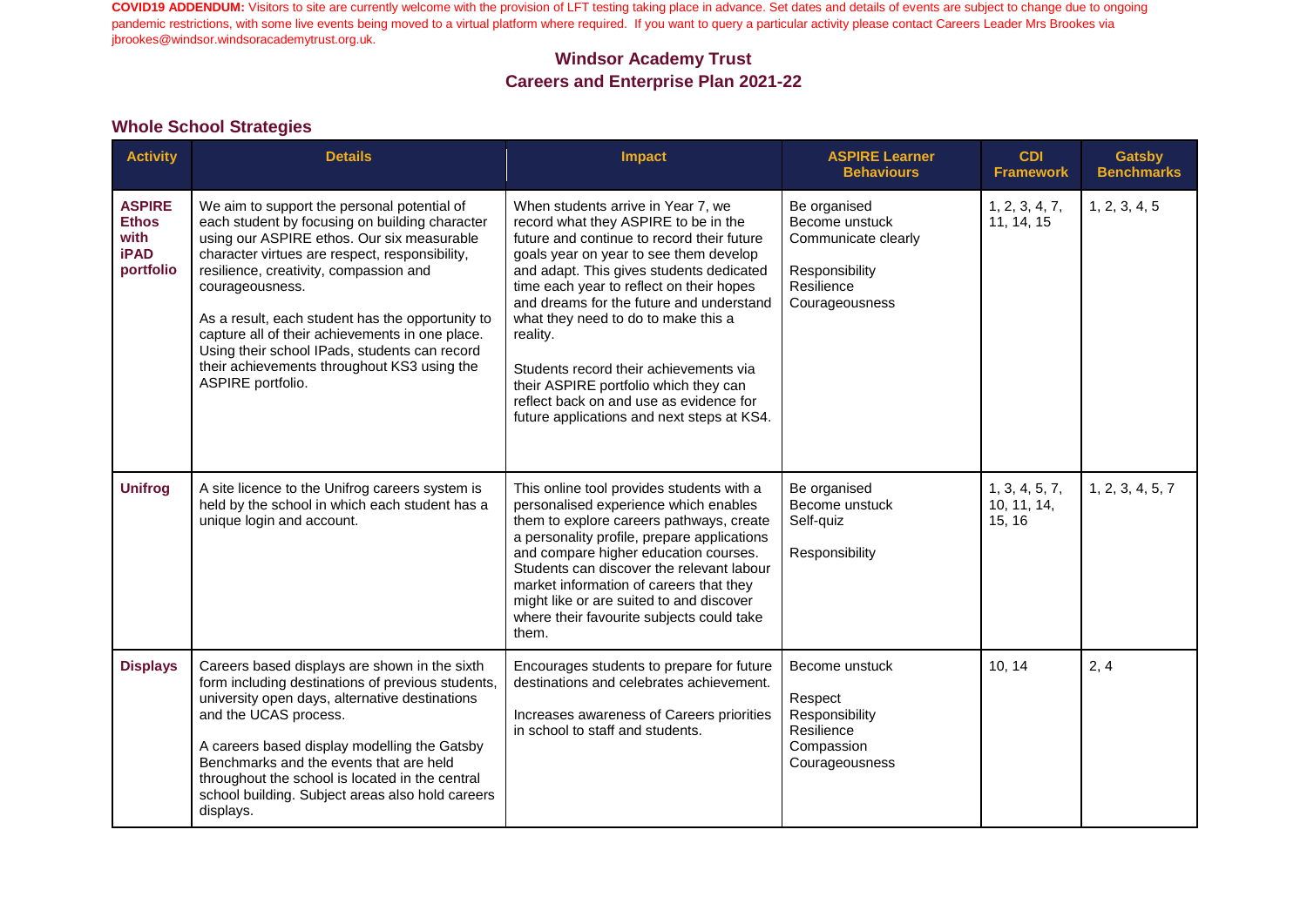| <b>National</b><br><b>Careers</b><br><b>Week</b>              | This week is celebrated by the school which<br>includes:<br>$\bullet$<br>Careers awareness posters<br>Dedicated assemblies to all year<br>$\bullet$<br>groups<br>Guest speakers<br>$\bullet$<br>Careers in the curriculum<br>Feedback from parents<br>٠                                                                         | This celebration week raises awareness<br>of future destinations and different career<br>types. It provides career guidance to<br>support all learners.                                                                              | Be organised<br>Become unstuck<br>Self-quiz<br>Be collaborative<br>Responsibility<br>Resilience<br>Creativity   | 1, 2, 4, 5, 7,<br>10, 11, 14,<br>15 | 1, 2, 4, 5, 7 |
|---------------------------------------------------------------|---------------------------------------------------------------------------------------------------------------------------------------------------------------------------------------------------------------------------------------------------------------------------------------------------------------------------------|--------------------------------------------------------------------------------------------------------------------------------------------------------------------------------------------------------------------------------------|-----------------------------------------------------------------------------------------------------------------|-------------------------------------|---------------|
| <b>National</b><br><b>Apprenti-</b><br>ceships<br><b>Week</b> | This week is celebrated by the school which<br>includes:<br>Daily apprenticeship tasks posted on<br>$\bullet$<br>years 10-13 Google classrooms<br>Virtual events shared with students,<br>$\bullet$<br>parents and teachers<br>Resources used from Amazing<br>$\bullet$<br>Apprenticeships, ASK Apprenticeships<br>and Workpays | This celebration week raises awareness<br>of apprenticeships as a viable post 16<br>and post 18 option for students, allowing<br>them to discover more about what<br>apprenticeships have to offer.                                  | Be organised<br>Become unstuck<br>Self-quiz<br>Respect<br>Responsibility<br>Resilience                          | 1, 2, 4, 5, 7,<br>10, 11, 14,<br>15 | 1, 2, 5, 7    |
| 'Aspire<br>to'                                                | An opportunity for speakers from specific<br>careers or educational routes to speak to<br>learners about specific career pathways or<br>forms of training.                                                                                                                                                                      | This provides exposure to employers and<br>training providers, providing personal<br>guidance to students particularly<br>interested in specific lines of work and<br>career pathways.                                               | Give and receive feedback<br>Be collaborative<br>Communicate clearly<br>Respect<br>Responsibility<br>Compassion | 4, 5, 6, 7, 8,<br>10, 11, 14        | 3, 5, 7, 8    |
| <b>Student</b><br>voice                                       | The school gathers student voice via Google<br>Forms to collate student preferences and<br>understanding of careers.                                                                                                                                                                                                            | This allows strategic members of staff<br>within the Careers, Work-Related<br>Learning and Enterprise faculty to<br>analyse the individual needs and wants of<br>students to best develop opportunities<br>and experiences for them. | Be organised<br>Be collaborative<br>Communicate clearly<br>Respect<br>Responsibility<br>Compassion              | 1, 2, 3                             | 1, 3          |
| <b>Careers</b><br>Fair                                        | Windsor Sixth Form Careers Fair takes place in<br>March each academic year with a changing<br>theme and focus each year.                                                                                                                                                                                                        | Increased awareness and understanding<br>of universities and their courses.<br>apprenticeships, the armed forces and a<br>variety of careers available for students<br>and parents.                                                  | Be organised<br>Become unstuck<br>Give and receive feedback<br>Respect<br>Responsibility<br>Compassion          | 4, 5, 10, 11,<br>15                 | 2, 5, 7       |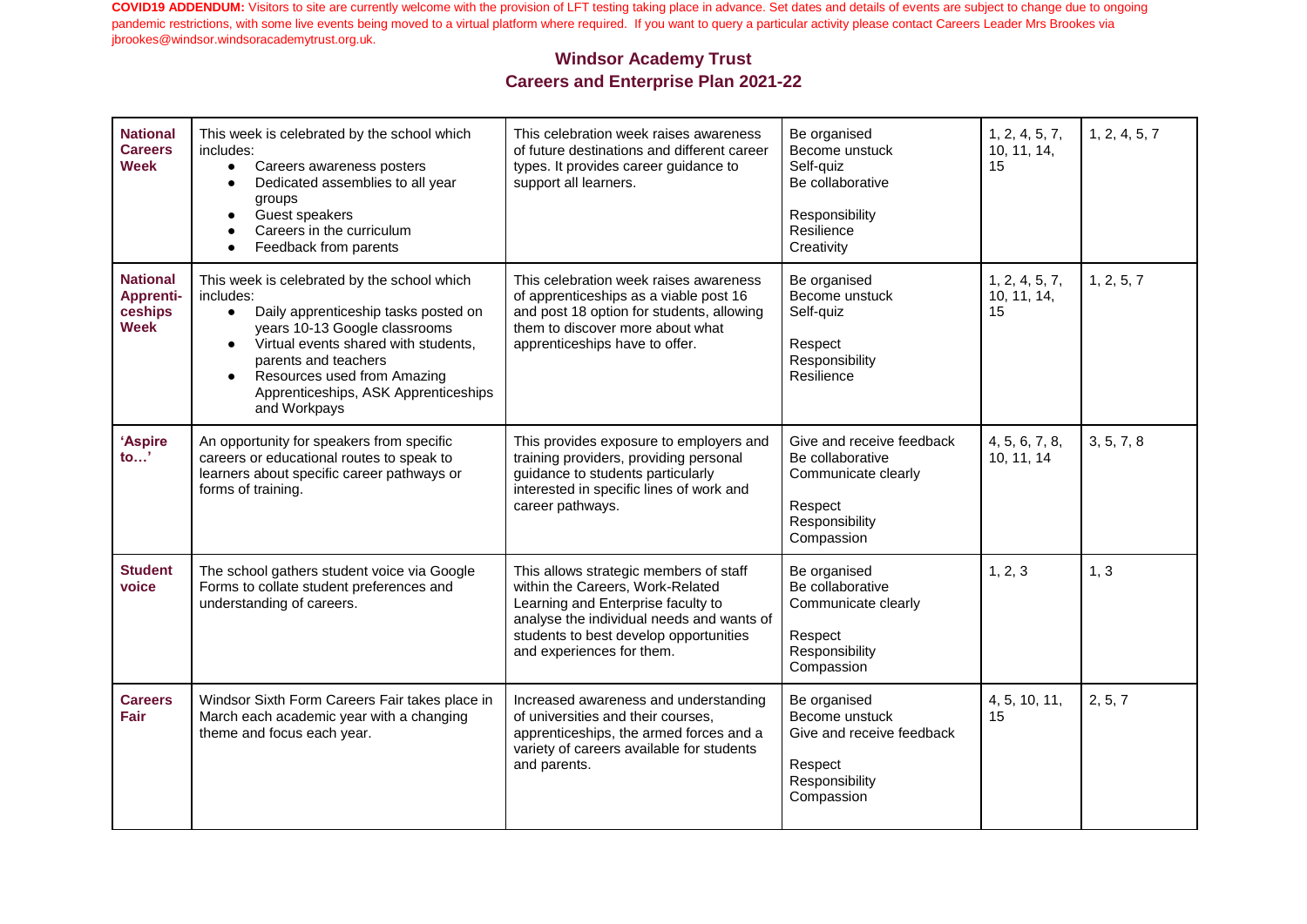| <b>Careers</b><br><b>Office</b>           | The Careers Office is based in the centre of the<br>school with many careers resources. This is<br>where careers conversations and 1:1 personal<br>guidance takes place.                                                                                                                  | Connexions appointments held in the<br>Careers Office                                                                                                                                                                                                                   | Become unstuck<br>Give and receive feedback<br>Communicate clearly<br>Respect<br>Responsibility<br>Courageousness                | 4, 10                                     | 3, 8          |
|-------------------------------------------|-------------------------------------------------------------------------------------------------------------------------------------------------------------------------------------------------------------------------------------------------------------------------------------------|-------------------------------------------------------------------------------------------------------------------------------------------------------------------------------------------------------------------------------------------------------------------------|----------------------------------------------------------------------------------------------------------------------------------|-------------------------------------------|---------------|
| <b>Parental</b><br><b>Engage-</b><br>ment | Engagement via: newsletters, meetings, school<br>website, twitter, parentmail and information<br>evenings at key points throughout the year.                                                                                                                                              | Increased parental awareness of<br>students' milestones such as choosing<br>options, deciding on future destinations<br>and career opportunities in school.                                                                                                             | Be organised<br>Be collaborative<br>Respect<br>Responsibility<br>Courageousness                                                  | 4, 8, 10                                  | 3, 8          |
| <b>WAT</b><br><b>PLEDGE</b>               | At Windsor High School and Sixth Form we<br>endeavour to stretch, challenge and develop<br>students academically, socially and personally.<br>Therefore we pledge to offer and expose all<br>students to a range of opportunities in order for<br>them to become more successful in life. | The WAT Pledge emcompasses<br>opportunities specific to careers and<br>enterprise education including raising<br>money for charity, presenting to more<br>than 30 people, visiting a higher<br>educational establishment and taking part<br>in a work based experience. | Be collaborative<br>Communicate clearly<br>Respect<br>Responsibility<br>Resilience<br>Creativity<br>Compassion<br>Courageousness | 1, 2, 3, 4, 5,<br>8, 9, 10, 11,<br>12, 14 | 1, 4, 5, 6, 7 |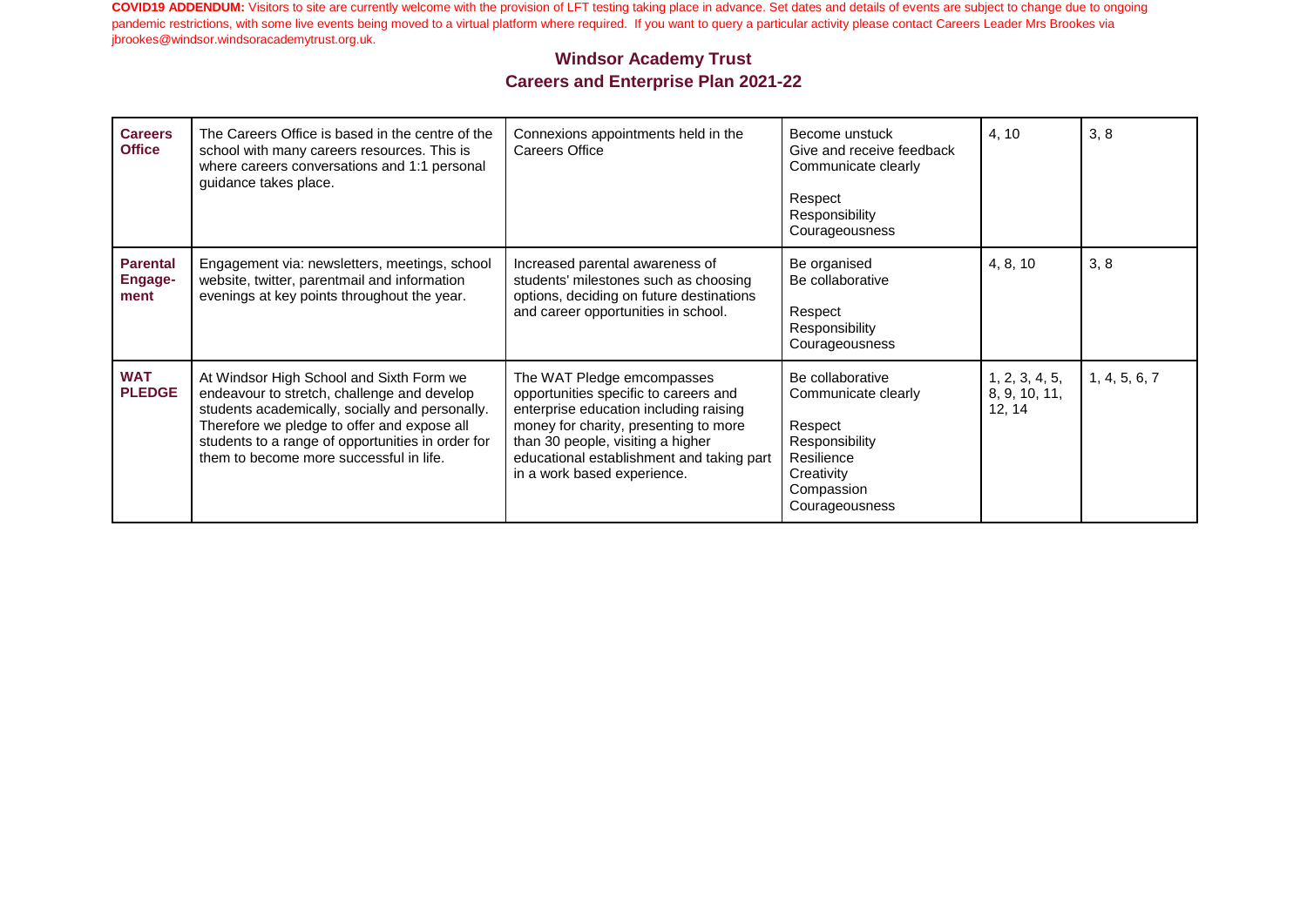#### **Windsor Academy Trust Careers and Enterprise Plan 2021-22**

| <b>Activity</b>                                                        | <b>Date</b>            | <b>Details and Impact</b>                                                                                                                                                                                                                                                                              | <b>ASPIRE Learner Behaviours</b>                                            | <b>CDI</b><br><b>Framework</b> | <b>Gatsby</b><br><b>Benchma</b><br>rks |
|------------------------------------------------------------------------|------------------------|--------------------------------------------------------------------------------------------------------------------------------------------------------------------------------------------------------------------------------------------------------------------------------------------------------|-----------------------------------------------------------------------------|--------------------------------|----------------------------------------|
| <b>Enterprise</b><br><b>Club</b>                                       | Throughout<br>the year | Enterprise competition in which students have to build a business idea using<br>scarcity of resources. Development of enterprise skills including teamwork,<br>communication and resilience.                                                                                                           | Give and receive feedback<br><b>Be Collaborative</b><br>Communicate clearly | 1, 2, 3, 6, 12,<br>13          | 2, 3, 5                                |
|                                                                        |                        |                                                                                                                                                                                                                                                                                                        | Responsibility<br>Resilient<br>Creative<br>Compassion                       |                                |                                        |
| <b>Introduction</b><br>employability<br><b>skills</b>                  | March                  | Students are introduced to employability (enterprise) skills as those required<br>by prospective career paths. Greater understanding of job roles and<br>requirements and readiness for work.                                                                                                          | Self-quiz<br>Communicate clearly<br>Respect<br>Responsibility               | 1, 2, 3, 5, 6,<br>10, 11       | 1, 2, 3, 4                             |
| <b>Finance</b><br>Module 1:<br><b>Spending</b><br><b>Habits</b>        | March                  | Students are introduced to spending habits and influences on spending.<br>Students gain enhanced understanding of financial capability and future<br>wellbeing.                                                                                                                                        | Be organised<br>Become unstuck<br>Respect<br>Responsibility                 | 1, 2, 8, 11,<br>13.14          | 1, 2, 4, 8                             |
| <b>Employer</b><br>exposure:<br><b>Engineering</b><br><b>Assembly</b>  | June                   | Enterprise adviser to the school Steve Cox provides an insight into his<br>career pathway as an Engineer for JLR and specialist in 3D printing.<br>Increased understanding of the engineering field, addressing stereotypes of<br>the profession and inspiring students to broaden their career ideas. | Become unstuck<br>Respect<br>Compassion                                     | 4, 6, 10, 11,<br>14            | 1, 2, 5, 8                             |
| <b>Employer</b><br>exposure:<br><b>KS3 future</b><br>employer<br>vote! | Autumn-<br>Spring      | Students in KS3 take a vote on which future employers/industries they want<br>to know more about. Speakers are sourced and students plan questions for<br>bespoke interactions with specific workers. Students take part in an<br>interactive session listening and reflecting on what they find out.  | Become unstuck<br>Communicate clearly<br>Respect<br>Compassion              | 1, 4, 5, 9, 10,<br>11, 14      | 1, 2, 5                                |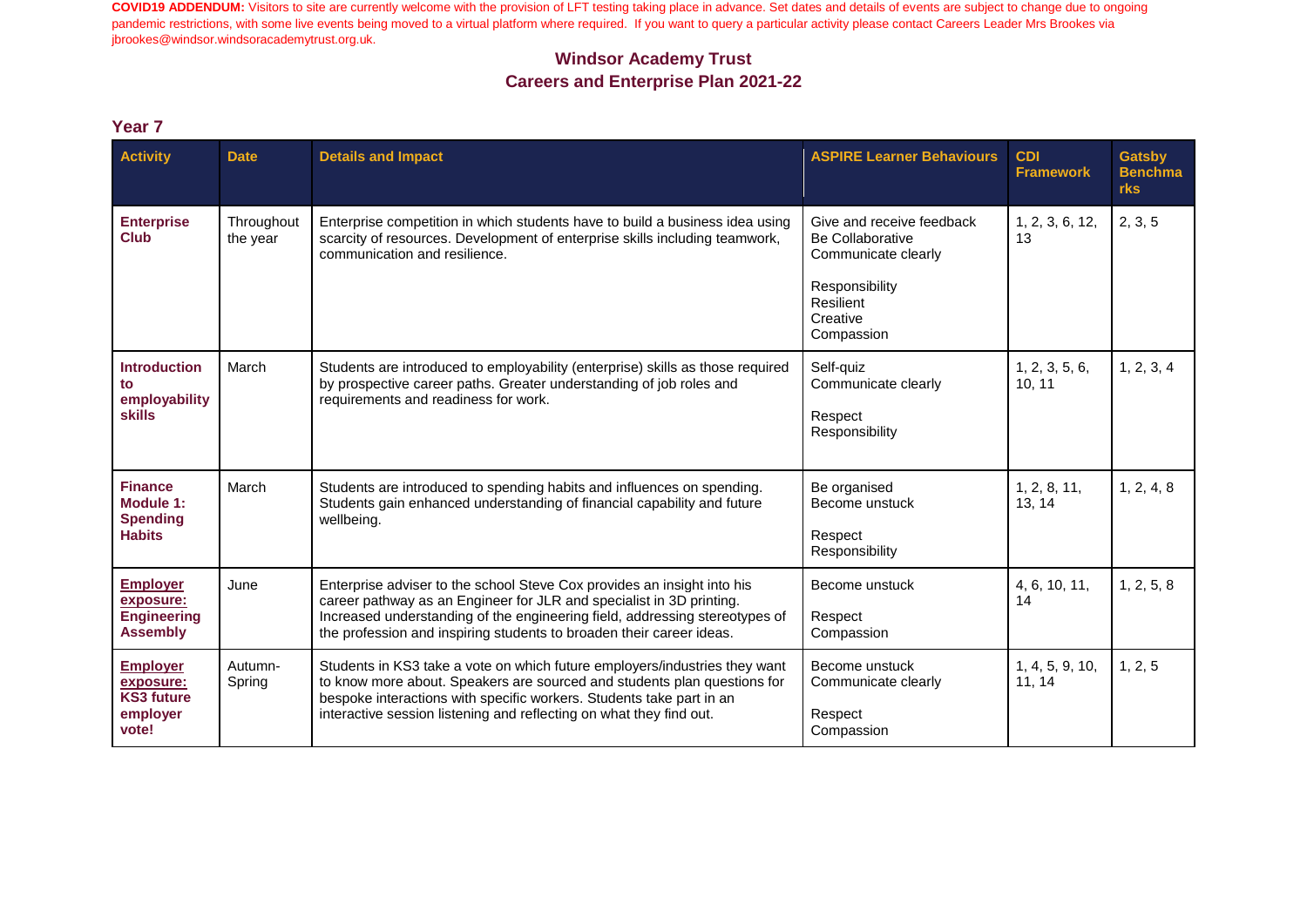#### **Windsor Academy Trust Careers and Enterprise Plan 2021-22**

| <b>Activity</b>                                                                                           | <b>Date</b>       | <b>Details and Impact</b>                                                                                                                                                                                                                                                                             | <b>ASPIRE Learner</b><br><b>Behaviours</b>                                              | <b>CDI</b><br><b>Framework</b>   | <b>Gatsby</b><br><b>Benchmarks</b> |
|-----------------------------------------------------------------------------------------------------------|-------------------|-------------------------------------------------------------------------------------------------------------------------------------------------------------------------------------------------------------------------------------------------------------------------------------------------------|-----------------------------------------------------------------------------------------|----------------------------------|------------------------------------|
| <b>Finance</b><br>Module 2:<br><b>Saving</b>                                                              | November          | Students are introduced to saving methods and techniques. Students gain<br>enhanced understanding of financial capability and future wellbeing.                                                                                                                                                       | Be organised<br>Become unstuck<br>Communicate clearly<br>Responsibility<br>Compassion   | 1, 2, 8, 11,<br>13, 14           | 1, 2, 4, 8                         |
| <b>Employer</b><br>exposure:<br><b>KS3 future</b><br>employer<br>vote!                                    | Autumn-<br>Spring | Students in KS3 take a vote on which future employers/industries they want<br>to know more about. Speakers are sourced and students plan questions for<br>bespoke interactions with specific workers. Students take part in an<br>interactive session listening and reflecting on what they find out. | Become unstuck<br>Communicate clearly<br>Respect<br>Compassion                          | 1, 4, 5, 9,<br>10, 11, 14        | 1, 2, 5                            |
| <b>Employer</b><br>exposure:<br><b>Medical</b><br><b>Mavericks</b><br>assembly                            | June              | Medical professionals provide students with an insight into healthcare and<br>STEM related careers. Students gain an increased understanding of the<br>necessary employability skills for this career route.                                                                                          | Become unstuck<br>Respect                                                               | 1, 4, 10, 14                     | 2, 3, 4, 5                         |
| <b>Encounters</b><br>with further<br>and higher<br>education:<br><b>Discovering</b><br>post 16<br>options | Summer<br>Term    | Students are presented with videos and interactive activities linked to<br>Windsor Sixth Form, a local college, a training provider and an<br>apprenticeship provider to compare and contrast post 16 options to allow<br>them a meaningful encounter with a range of educational pathways.           | Be organised<br>Become unstuck<br>Respect<br>Responsibility<br>Resilience<br>Compassion | 1, 2, 3, 8,<br>10, 14, 15,<br>17 | 1, 3, 7                            |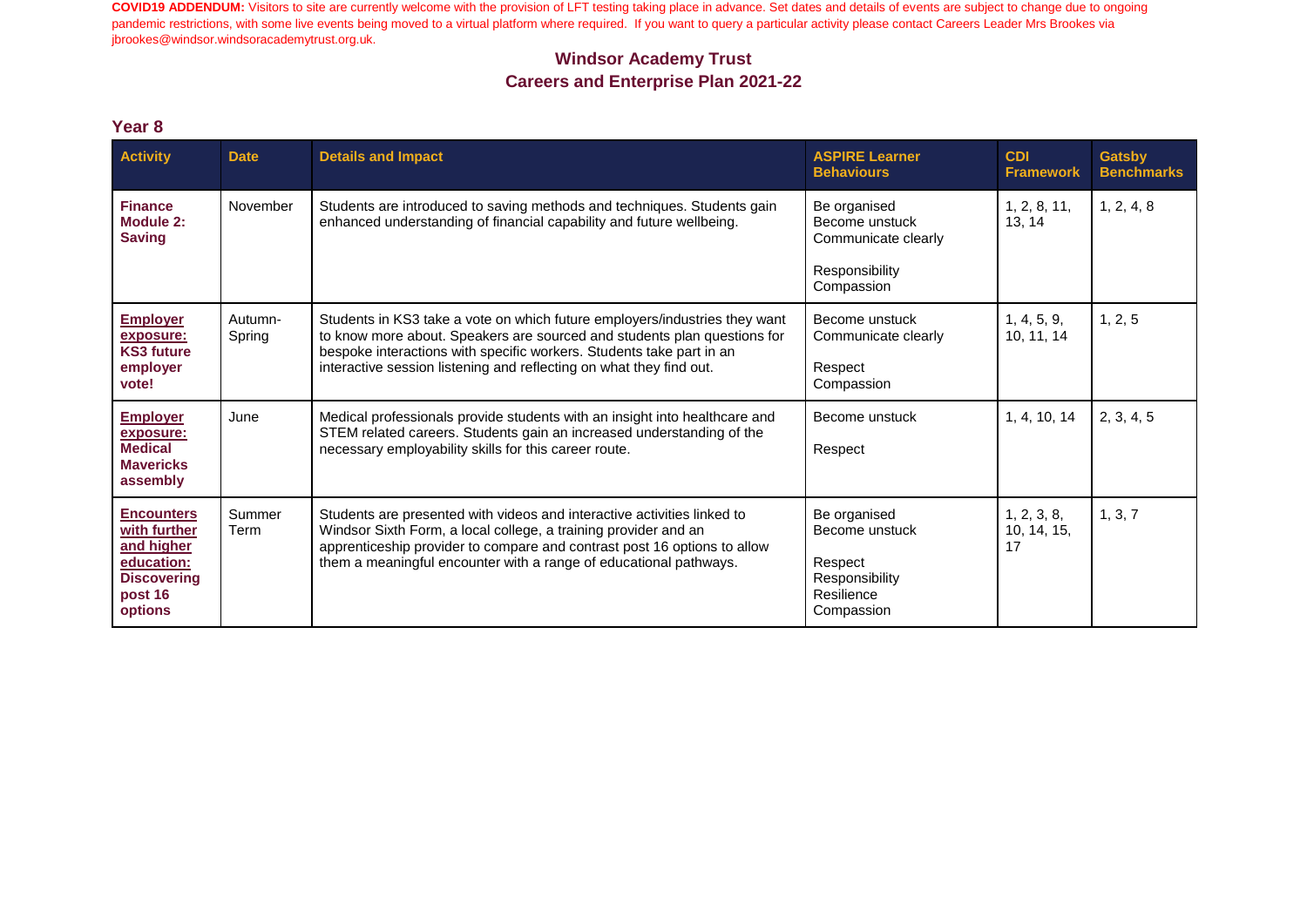### **Windsor Academy Trust Careers and Enterprise Plan 2021-22**

| <b>Activity</b>                                                    | <b>Date</b> | <b>Details and Impact</b>                                                                                                                                                                                                                                                                                                 | <b>ASPIRE Learner Behaviours</b>                                                                                                  | <b>CDI</b><br><b>Framework</b>          | <b>Gatsby</b><br><b>Benchmarks</b> |
|--------------------------------------------------------------------|-------------|---------------------------------------------------------------------------------------------------------------------------------------------------------------------------------------------------------------------------------------------------------------------------------------------------------------------------|-----------------------------------------------------------------------------------------------------------------------------------|-----------------------------------------|------------------------------------|
| <b>Mock</b><br><b>Interview</b><br><b>Role Play</b><br>Lesson      | November    | Students are shown an interview video and role play questions to<br>popular and challenging interview questions. Students gain<br>improved skills in employment readiness.                                                                                                                                                | Give and receive feedback<br>Communicate clearly<br>Respect<br>Creativity<br>Compassion                                           | 1, 2, 3, 6, 8,<br>10, 11, 16            | 1, 3, 4                            |
| Labour<br><b>Market</b><br><b>Information</b><br>Lesson            | November    | Students are asked to explore and discover the labour market<br>information for three contrasting career paths. These are linked to<br>their option choices for which they are to plan for. Students gain<br>improved aspiration and understanding of personal career pathways<br>linked to academic progress and choice. | Become unstuck<br>Self-quiz<br>Responsibility<br>Resilience                                                                       | 1, 3, 4, 5, 7, 8,<br>14, 15, 17         | 1, 2, 3, 4                         |
| <b>STEM</b><br><b>Challenge</b>                                    | November    | Students are introduced to gender stereotypes in different career<br>pathways including STEM. Students go on to learn more about<br>women in STEM professions and create a promotional poster for<br>engineering. Students gain increased understanding of necessary<br>employability skills and requirements.            | Become unstuck<br>Give and receive feedback<br>Communicate clearly<br>Respect<br>Resilience<br>Compassion<br>Courageousness       | 1, 2, 6, 8, 10,<br>14                   | 1, 2, 3, 4                         |
| <b>Options</b><br><b>Evening</b>                                   | February    | An evening is hosted by the school and all subject staff to inform<br>students of the realities of studying their subjects and what they may<br>lead to. Students gain improved aspiration and understanding of<br>personal career pathways linked to academic progress and choice.                                       | Be organised<br>Become unstuck<br>Give and receive feedback<br>Communicate clearly<br>Respect<br>Responsibility<br>Courageousness | 1, 2, 4, 7, 8,<br>10, 11, 14, 15,<br>17 | 2, 3, 4, 8                         |
| <b>Finance</b><br>Module 3:<br><b>Introduction</b><br>to borrowing | March       | Students are introduced to different methods of borrowing money<br>with a focus on the use of credit cards. Students gain enhanced<br>understanding of financial capability and future wellbeing.                                                                                                                         | Be organised<br>Become unstuck<br>Responsibility<br>Resilience<br>Compassion                                                      | 1, 2, 8, 11, 13,<br>14                  | 1, 2, 4, 8                         |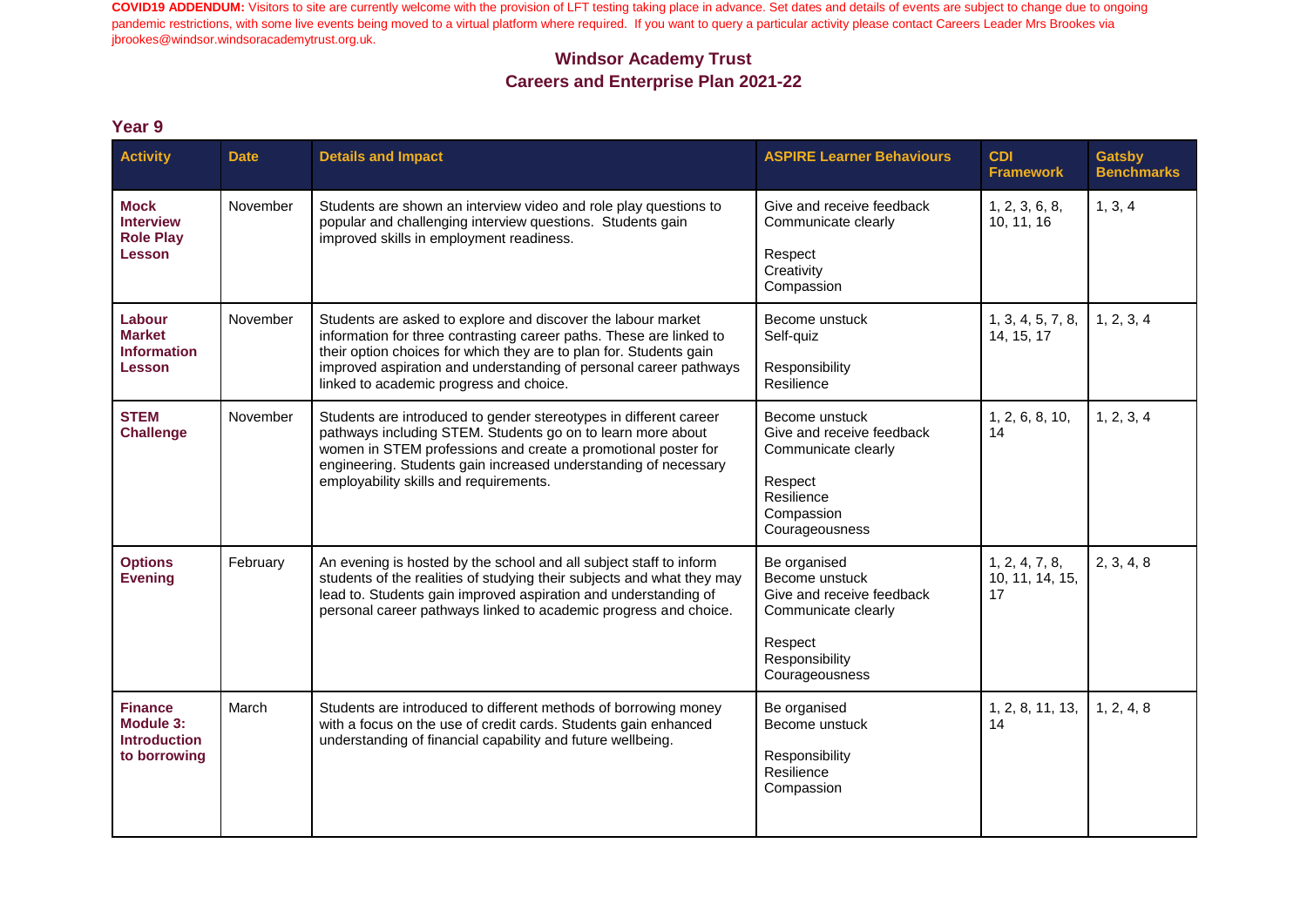| <b>Employer</b><br>exposure:<br><b>Options fair</b><br>with Windsor<br><b>Alumni</b> | January           | Students are introduced to their subject options within a student-led<br>options fair. Invited to the same event are a series of alumni<br>members from different subject specialisms to give students and<br>insight into the profession. Students gain improved aspiration and<br>understanding of personal career pathways linked to academic<br>progress and choice. | Be organised<br>Become unstuck<br>Give and receive feedback<br>Be collaborative<br>Communicate clearly<br>Respect<br>Responsibility<br>Compassion<br>Courageousness | 1, 2, 4, 8, 10,<br>14, 15, 17 | 1, 2, 3, 4, 5 |
|--------------------------------------------------------------------------------------|-------------------|--------------------------------------------------------------------------------------------------------------------------------------------------------------------------------------------------------------------------------------------------------------------------------------------------------------------------------------------------------------------------|---------------------------------------------------------------------------------------------------------------------------------------------------------------------|-------------------------------|---------------|
| <b>Employer</b><br>exposure:<br><b>KS3 future</b><br>employer<br>vote!               | Autumn-<br>Spring | Students in KS3 take a vote on which future employers/industries<br>they want to know more about. Speakers are sourced and students<br>plan questions for bespoke interactions with specific workers.<br>Students take part in an interactive session listening and reflecting on<br>what they find out.                                                                 | Become unstuck<br>Communicate clearly<br>Respect<br>Compassion                                                                                                      | 1, 4, 5, 9, 10,<br>11.14      | 1, 2, 5       |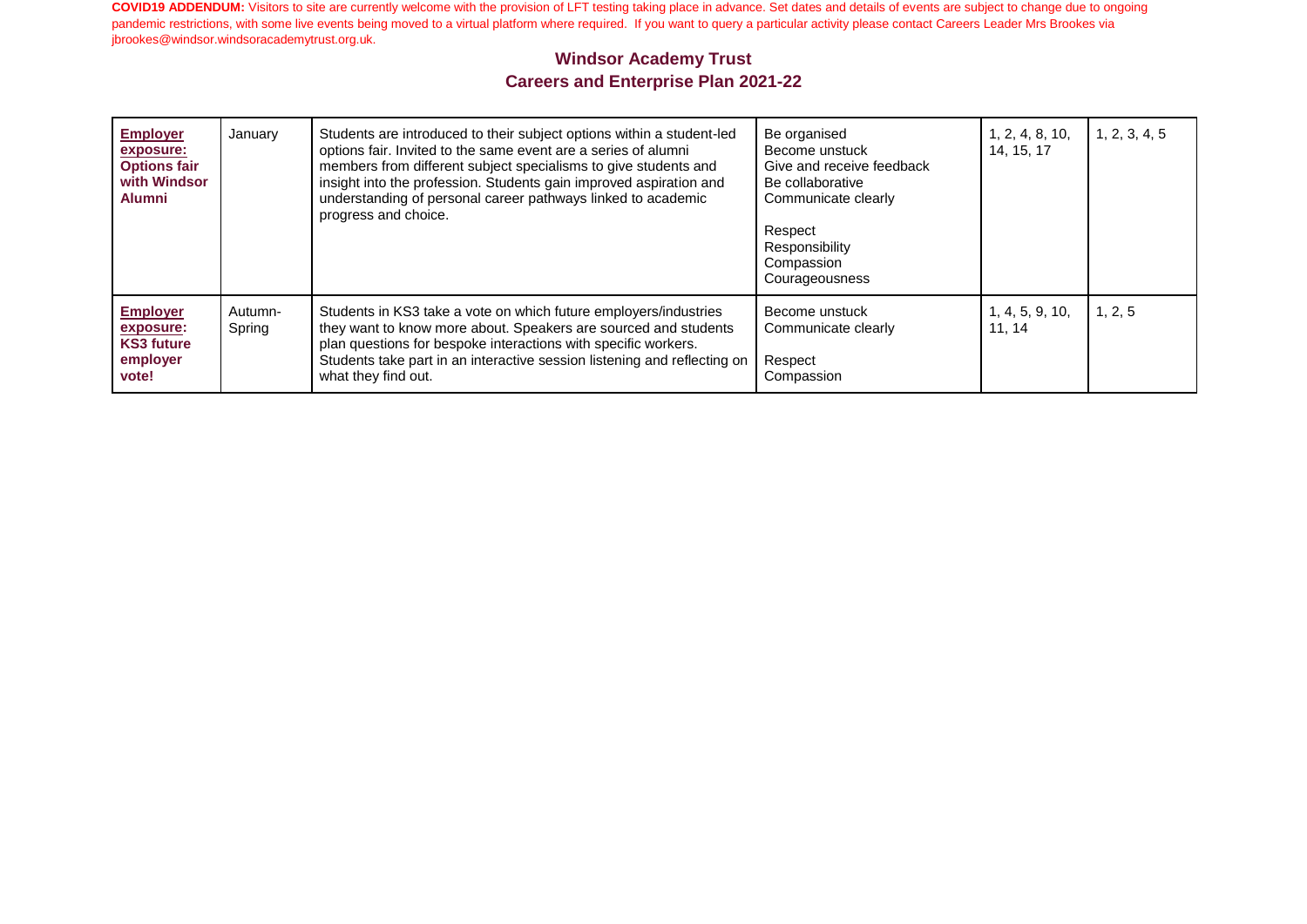### **Windsor Academy Trust Careers and Enterprise Plan 2021-22**

| <b>Activity</b>                                                                        | <b>Date</b>                | <b>Details and Impact</b>                                                                                                                                                                                                                                                                                                                                                                        | <b>ASPIRE Learner Behaviours</b>                                                                                              | <b>CDI</b><br><b>Framework</b>                     | <b>Gatsby</b><br><b>Benchmarks</b> |
|----------------------------------------------------------------------------------------|----------------------------|--------------------------------------------------------------------------------------------------------------------------------------------------------------------------------------------------------------------------------------------------------------------------------------------------------------------------------------------------------------------------------------------------|-------------------------------------------------------------------------------------------------------------------------------|----------------------------------------------------|------------------------------------|
| Google<br>classroom                                                                    | Througho<br>ut the<br>year | Students are provided access to a tutor-based online platform which<br>acts as their portal to careers information and guidance for a variety of<br>routes post 16 and 18. This platform also provides students with their<br>own templates of important documents including covering letters,<br>curriculum vitaes and personal statements.                                                     | Be organised<br>Become unstuck<br>Communicate clearly<br>Responsibility                                                       | 1, 2, 3, 4, 7,<br>10, 14, 15, 16,<br>17            | 1, 2, 3, 8                         |
| <b>Skills for</b><br>working life                                                      | Througho<br>ut the<br>year | Students may choose 'Skills for working life' as a key stage four option<br>on liaison with Mr Buckley. This option aims to develop the skills that<br>will help students gain and retain a job, encompassing interview<br>techniques, teamwork and vocational skills as well as the soft skills that<br>employers look for, such as adaptability, eagerness to learn and a can-<br>do attitude. | Be collaborative<br>Communicate clearly<br>Respect<br>Compassion<br>Resilience                                                | 1, 2, 3, 5, 6, 9,<br>11, 12, 13, 14,<br>15, 16, 17 | 1, 2, 3, 4, 6                      |
| <b>Finance</b><br>Module 4:<br><b>Risk and</b><br><b>Reward</b>                        | January                    | Students learn about and discuss financial risks including different types<br>of investment, gambling and insurance. Students gain enhanced<br>understanding of financial capability and future wellbeing.                                                                                                                                                                                       | Be organised<br>Become unstuck<br>Be collaborative<br>Respect<br>Responsibility                                               | 1, 2, 8, 11, 13,<br>14                             | 1, 2, 4, 8                         |
| <b>Personal</b><br><b>Statement</b><br>Workshop                                        | March                      | Students are provided with dedicated time to plan key dates ahead of<br>year 11 and prepare an initial personal statement to be sent to future<br>destinations. Students are provided with multiple templates and<br>examples to scaffold their personal statements.                                                                                                                             | Be organised<br>Give and receive feedback<br><b>Communicate Clearly</b><br>Responsibility                                     | 1, 2, 3, 14, 15,<br>16, 17                         | 1, 3, 4                            |
| <b>Mock</b><br><b>Interview</b><br><b>Preparation</b>                                  | March                      | Students assess the purpose of interviews with access to videos of<br>interviews of varying degrees of success. Using advice from Barclays<br>Life Skills and the STAR acronym students prepare responses for<br>typical sixth form interview questions. This provides students with an<br>increased understanding of and necessity for employability skills.                                    | Give and receive feedback<br>Be collaborative<br>Communicate clearly<br>Respect<br>Creativity<br>Compassion<br>Courageousness | 1, 2, 3, 5, 6,<br>14, 15, 16, 17                   | 1, 3, 4                            |
| <b>Employer</b><br>exposure:<br><b>Industry</b><br><b>Insight</b><br><b>Experience</b> | Summer<br>Term             | All year 10 students take part in an employer exposure activity via a<br>virtual industry insight experience. Students have access to outside<br>employers, careers advice and take on employability activities virtually<br>from school.                                                                                                                                                        | Be collaborative<br>Communicate clearly<br>Respect<br>Compassion                                                              | 1, 2, 4, 5, 6, 9,<br>11, 14                        | 1, 2, 3, 4, 5, 6,<br>8             |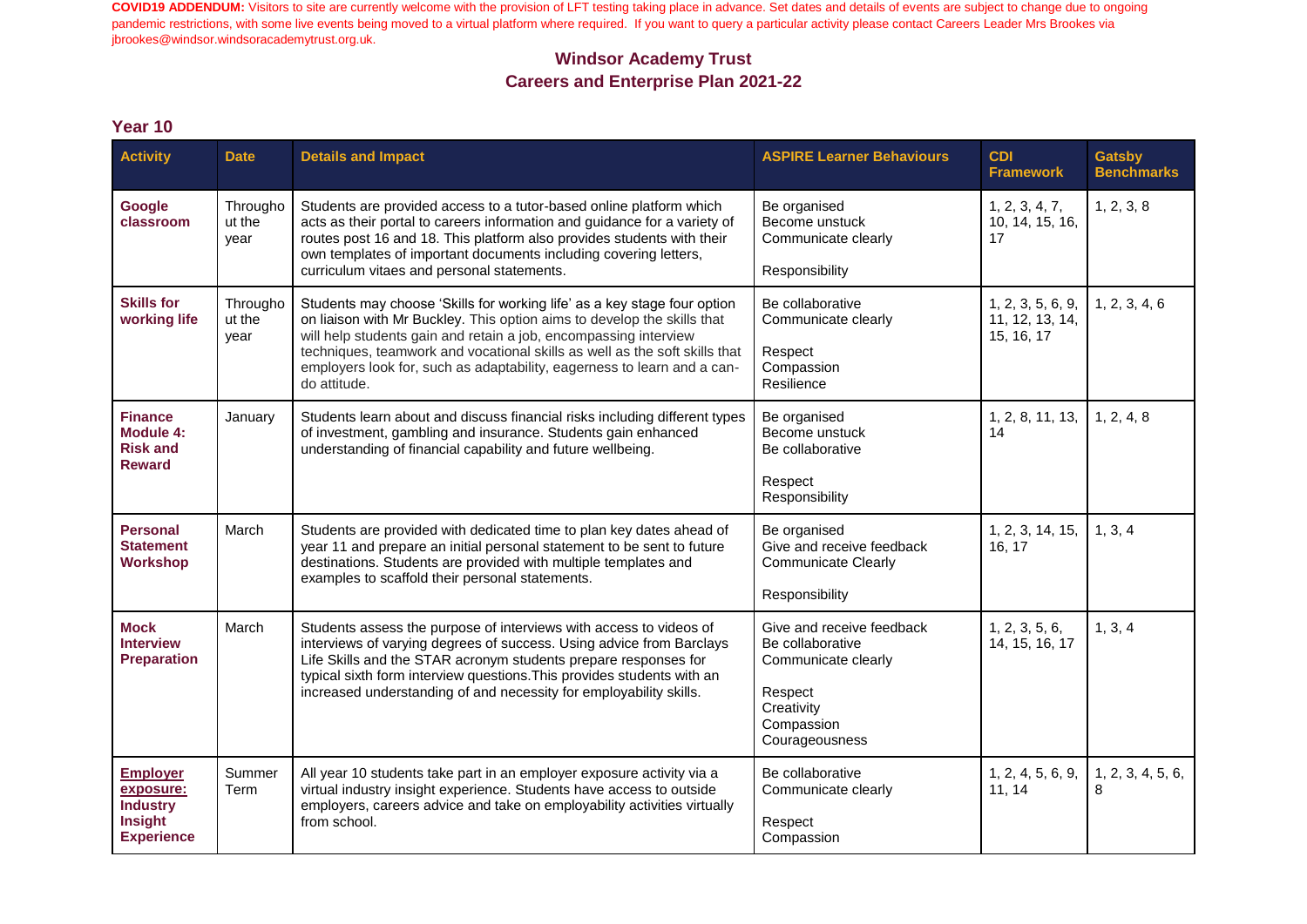| <b>Employer</b><br>exposure:<br>Work<br><b>Experience</b>                                                     | July    | Students are encouraged to opt for a work experience placement during<br>activities week. Students are to find their own placement and are<br>provided with support to do so. This allows students increased<br>understanding and necessity for employability skills. | Be organised<br>Give and receive feedback<br>Be collaborative<br>Communicate clearly<br>Respect<br>Responsibility<br>Resilience<br>Courageousness | 1, 2, 4, 5, 6, 9,<br>11.14       | 2, 5, 6 |
|---------------------------------------------------------------------------------------------------------------|---------|-----------------------------------------------------------------------------------------------------------------------------------------------------------------------------------------------------------------------------------------------------------------------|---------------------------------------------------------------------------------------------------------------------------------------------------|----------------------------------|---------|
| <b>Encounters</b><br>with further<br>and higher<br>education/e<br>mployer<br>exposure:<br><b>Careers Fair</b> | Novembe | Students are exposed to a variety of post 16 and 18 providers, and<br>employers, in a careers fair styled event to discover different pathways,<br>labour marketing information and job role facts.                                                                   | Give and receive feedback<br>Communicate clearly<br>Respect<br>Compassion<br>Courageousness                                                       | 1, 2, 3, 5, 8,<br>10, 14, 15, 17 | 1, 3, 7 |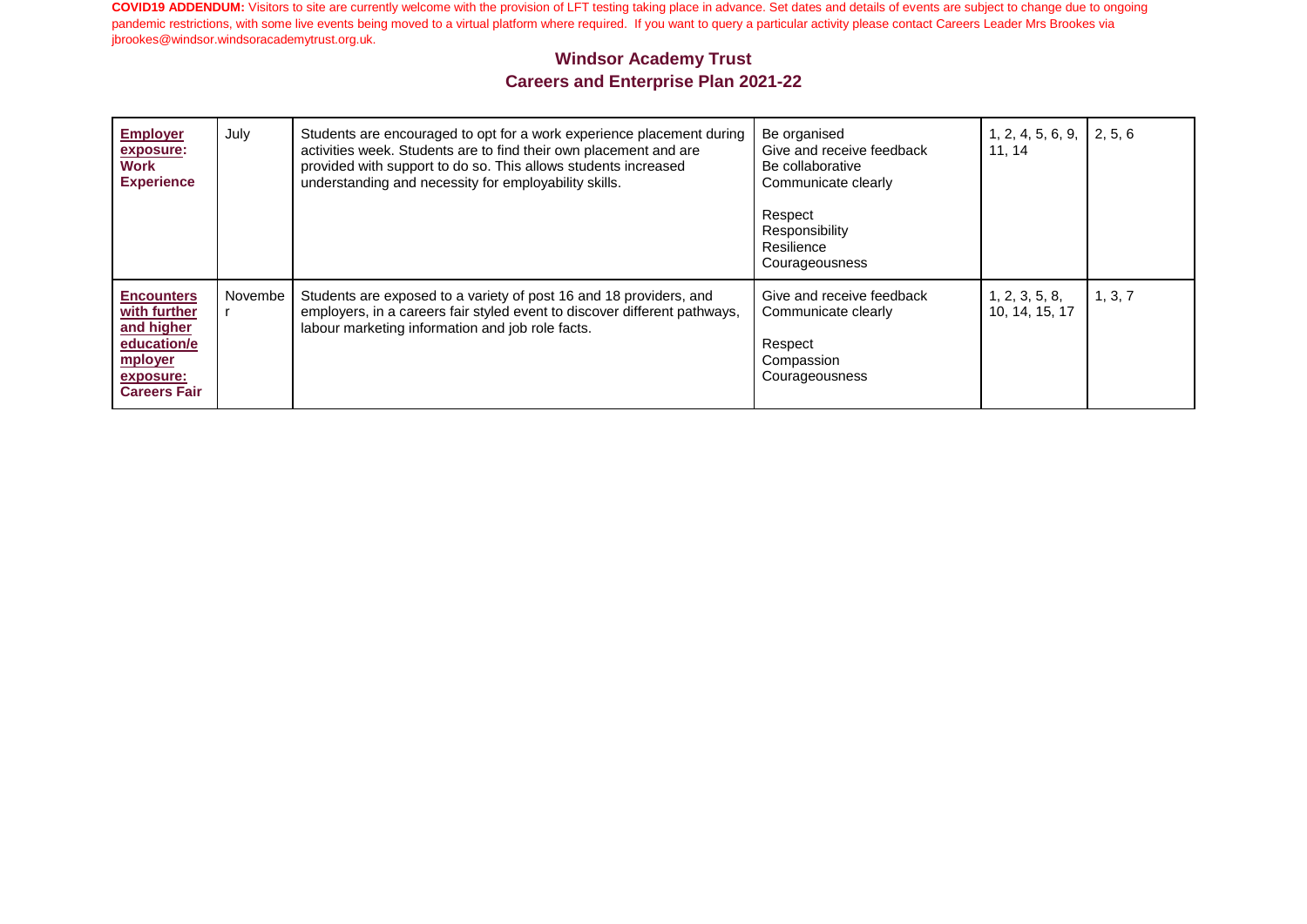### **Windsor Academy Trust Careers and Enterprise Plan 2021-22**

| <b>Activity</b>                                                      | <b>Date</b>            | <b>Details and Impact</b>                                                                                                                                                                                                                                                                                                                                                                           | <b>ASPIRE Learner</b><br><b>Behaviours</b>                                                                       | <b>CDI</b><br><b>Framework</b>                     | <b>Gatsby</b><br><b>Benchmarks</b> |
|----------------------------------------------------------------------|------------------------|-----------------------------------------------------------------------------------------------------------------------------------------------------------------------------------------------------------------------------------------------------------------------------------------------------------------------------------------------------------------------------------------------------|------------------------------------------------------------------------------------------------------------------|----------------------------------------------------|------------------------------------|
| Google<br>classroom                                                  | Throughout<br>the year | Students are provided access to a tutor-based online platform which acts as their<br>portal to careers information and guidance for a variety of routes post 16 and 18.<br>This platform also provides students with their own templates of important<br>documents including covering letters, curriculum vitaes and personal statements.                                                           | Be organised<br>Become unstuck<br>Self-quiz<br>Responsibility                                                    | 1, 2, 3, 4, 7,<br>10, 14, 15,<br>16, 17            | 1, 2, 3, 8                         |
| <b>Skills for</b><br>working<br><b>life</b>                          | Throughout<br>the year | Students may choose 'Skills for working life' as a key stage four option on liaison<br>with Mr Buckley. This option aims to develop the skills that will help students<br>gain and retain a job, encompassing interview techniques, teamwork and<br>vocational skills as well as the soft skills that employers look for, such as<br>adaptability, eagerness to learn and a can-do attitude.        | Be collaborative<br>Communicate clearly<br>Respect<br>Compassion<br>Resilience                                   | 1, 2, 3, 5, 6,<br>9, 11, 12, 13,<br>14, 15, 16, 17 | 1, 2, 3, 4, 6                      |
| <b>Personal</b><br><b>Guidance</b>                                   | Throughout<br>the year | All year 11 students will be given the opportunity to have an impartial careers<br>based interview with Connexions adviser, Mr Hutchinson. The majority of these<br>interviews take place in small groups of four students, workshop style. These<br>interviews provide improved aspiration and understanding of career options<br>available linked to potential future progression.                | Become unstuck<br>Give and receive<br>feedback<br>Communicate clearly<br>Respect<br>Resilience<br>Courageousness | 1, 2, 3, 4, 7,<br>8, 10, 14, 15,<br>17             | 1, 2, 3, 8                         |
| <b>Finance</b><br>Module 5:<br><b>Preparing</b><br>for the<br>future | January                | Students learn about and discuss living beyond full-time education as future<br>adults discussing payslips, salaries, paying for essentials, living away from home<br>and pensions. Students gain enhanced understanding of financial capability and<br>future wellbeing.                                                                                                                           | Be organised<br>Become unstuck<br>Be collaborative<br>Responsibility                                             | 1, 2, 8, 11,<br>13, 14                             | 1, 2, 4, 8                         |
| <b>Employer</b><br>exposure:<br><b>Alumni</b><br>assembly            | Spring<br>Term         | As part of a series of motivational assemblies leading to the examination period<br>of year 11, an aspirational visitor and member of the Windsor Alumni provides an<br>insightful assembly regarding hard work, dedication and resilience as well as<br>their personal career pathway. This opportunity provides students with increased<br>awareness of employability skills and future pathways. | Give and receive<br>feedback<br>Respect<br>Responsibility<br>Resilience<br>Compassion<br>Courageousness          | 1, 2, 3, 6, 8,<br>10, 14, 17                       | 1, 2, 4, 5                         |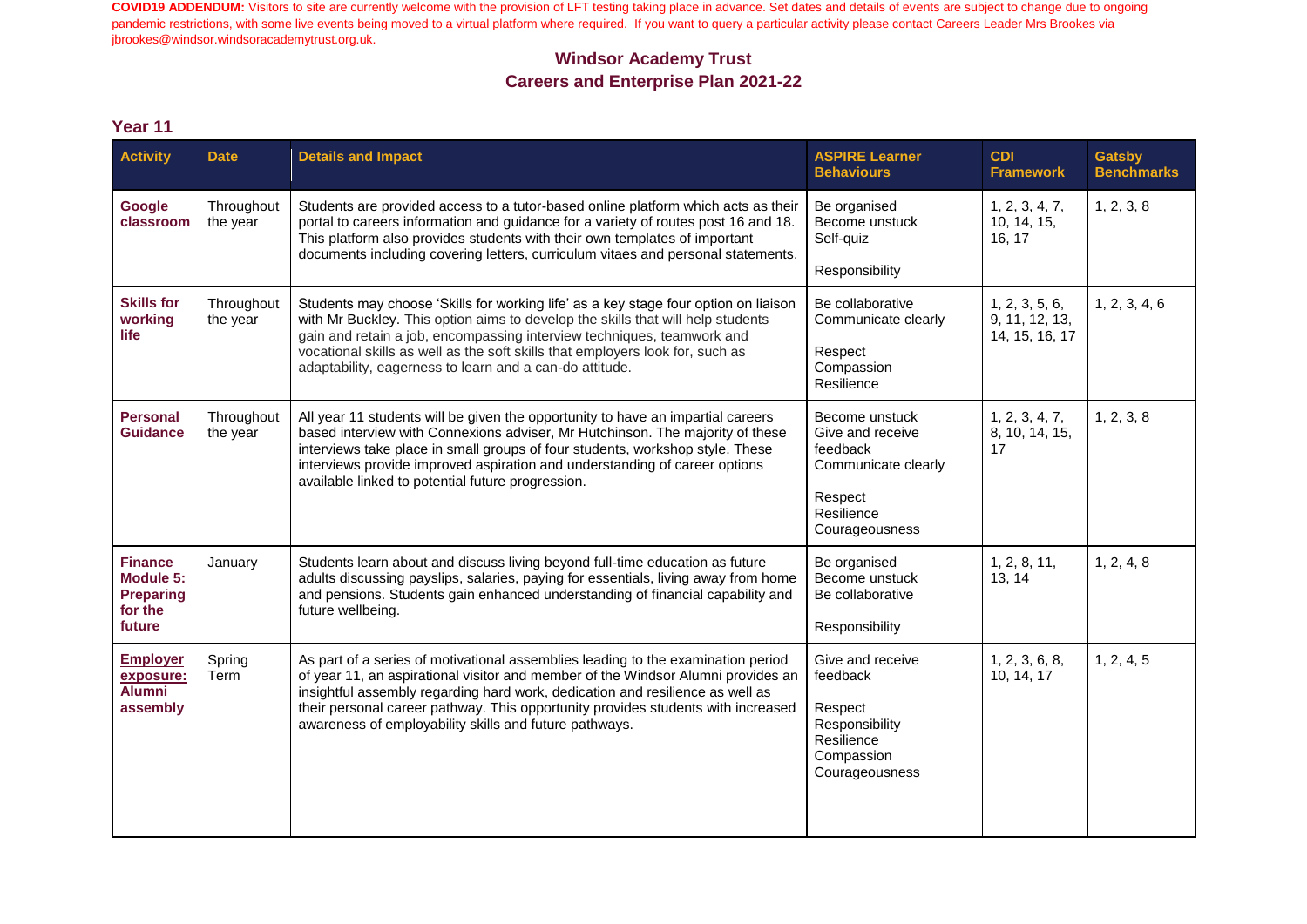| <b>Encounter</b><br>s with<br>further<br>and higher<br>education:<br><b>Sixth form</b><br>open<br>evening | October | Students and parents have the opportunity to access high quality information<br>relating to Sixth Form study at Windsor High School and Sixth Form including<br>subject specific talks and marketplace. | Be organised<br>Become unstuck<br>Give and receive<br>feedback<br>Communicate clearly<br>Respect<br>Responsibility | 1, 2, 3, 10,<br>14, 15, 17 | 3, 4, 7 |
|-----------------------------------------------------------------------------------------------------------|---------|---------------------------------------------------------------------------------------------------------------------------------------------------------------------------------------------------------|--------------------------------------------------------------------------------------------------------------------|----------------------------|---------|
|-----------------------------------------------------------------------------------------------------------|---------|---------------------------------------------------------------------------------------------------------------------------------------------------------------------------------------------------------|--------------------------------------------------------------------------------------------------------------------|----------------------------|---------|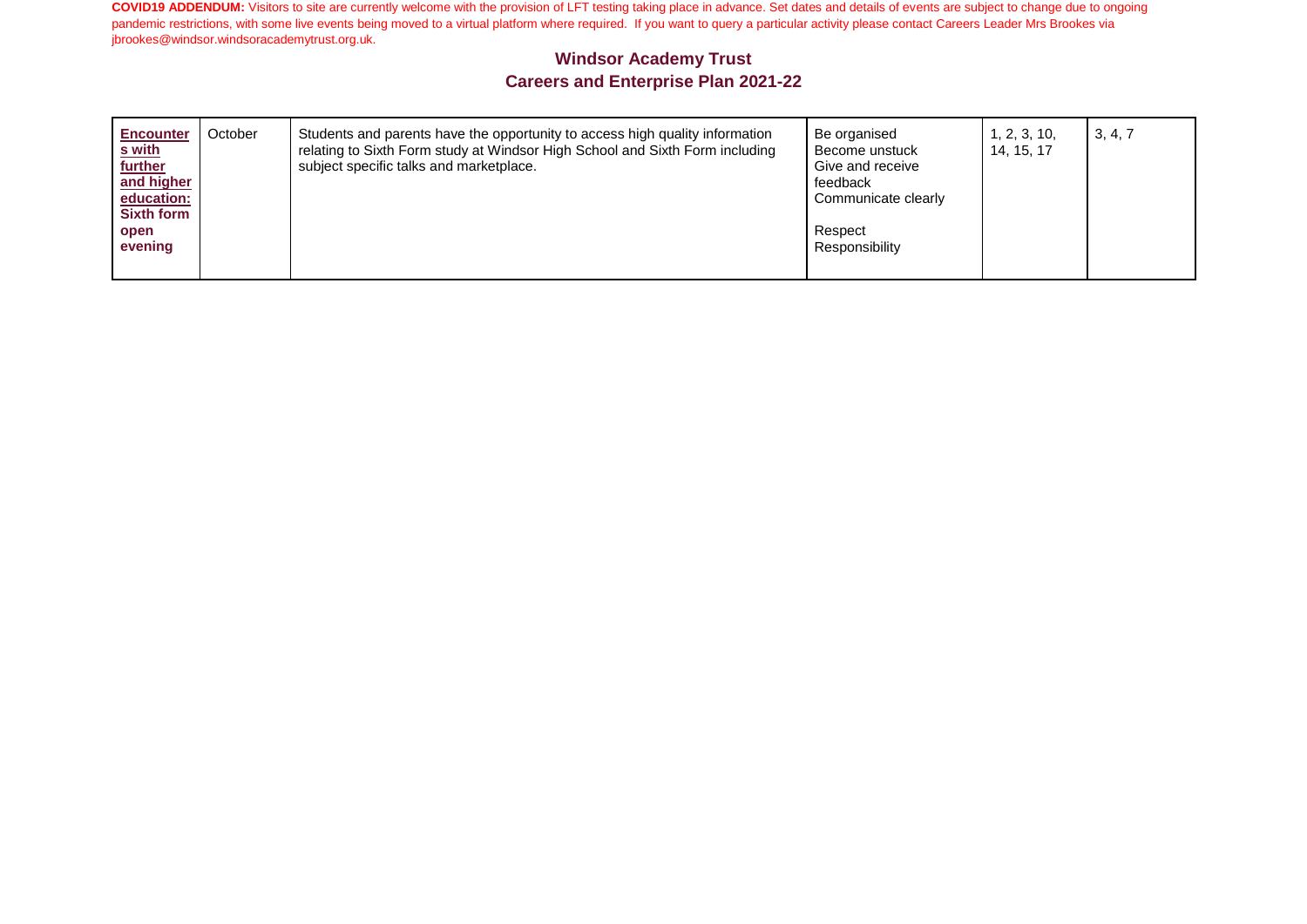# **Windsor Academy Trust Careers and Enterprise Plan 2021-22**

#### **The Sixth Form**

| <b>Activity</b>                    | <b>Date</b>            | <b>Details and Impact</b>                                                                                                                                                                                                                                                                                                                                                | <b>ASPIRE Learner</b><br><b>Behaviours</b>                                                                                                                      | <b>CDI</b><br><b>Framework</b>              | <b>Gatsby</b><br><b>Benchmarks</b> |
|------------------------------------|------------------------|--------------------------------------------------------------------------------------------------------------------------------------------------------------------------------------------------------------------------------------------------------------------------------------------------------------------------------------------------------------------------|-----------------------------------------------------------------------------------------------------------------------------------------------------------------|---------------------------------------------|------------------------------------|
| Google<br>classroom                | Throughout<br>the year | Students are provided access to a tutor-based online platform which acts as their<br>portal to careers information and guidance for a variety of routes post 16 and 18.<br>This platform also provides students with their own templates of important<br>documents which they can edit and use including covering letters, curriculum<br>vitaes and personal statements. | Be organised<br>Become unstuck<br>Self-quiz<br>Responsibility                                                                                                   | 1, 2, 3, 4, 7,<br>10, 14, 15,<br>16, 17     | 1, 2, 3, 8                         |
| Young<br><b>Enterprise</b>         | Throughout<br>the year | Students compete in the Young Enterprise National Competition for the year<br>during enrichment time. This involves students creating their own business idea<br>and taking calculated risks in an effort to make a profit. Students develop skills in<br>employment readiness.                                                                                          | Be organised<br>Give and receive feedback<br>Be collaborative<br>Communicate clearly<br>Respect<br>Responsibility<br>Resilience<br>Creativity<br>Courageousness | 1, 2, 6, 11,<br>12, 13                      | 2, 5                               |
| <b>ASK</b><br><b>Workshop</b><br>s | Throughout<br>the year | Students have multiple opportunities throughout the school year to attend<br>workshops or talks from the ASK organisation who provide information and<br>guidance specifically linked to apprenticeships as future pathways. Students gain<br>an improved awareness of the variety of apprenticeships available.                                                         | Be organised<br>Become unstuck<br>Give and receive feedback<br>Communicate clearly<br>Responsibility<br>Resilience<br>Courageousness                            | 1, 2, 5, 6, 8,<br>10, 11, 14,<br>15, 16, 17 | 2, 3, 4, 7, 8                      |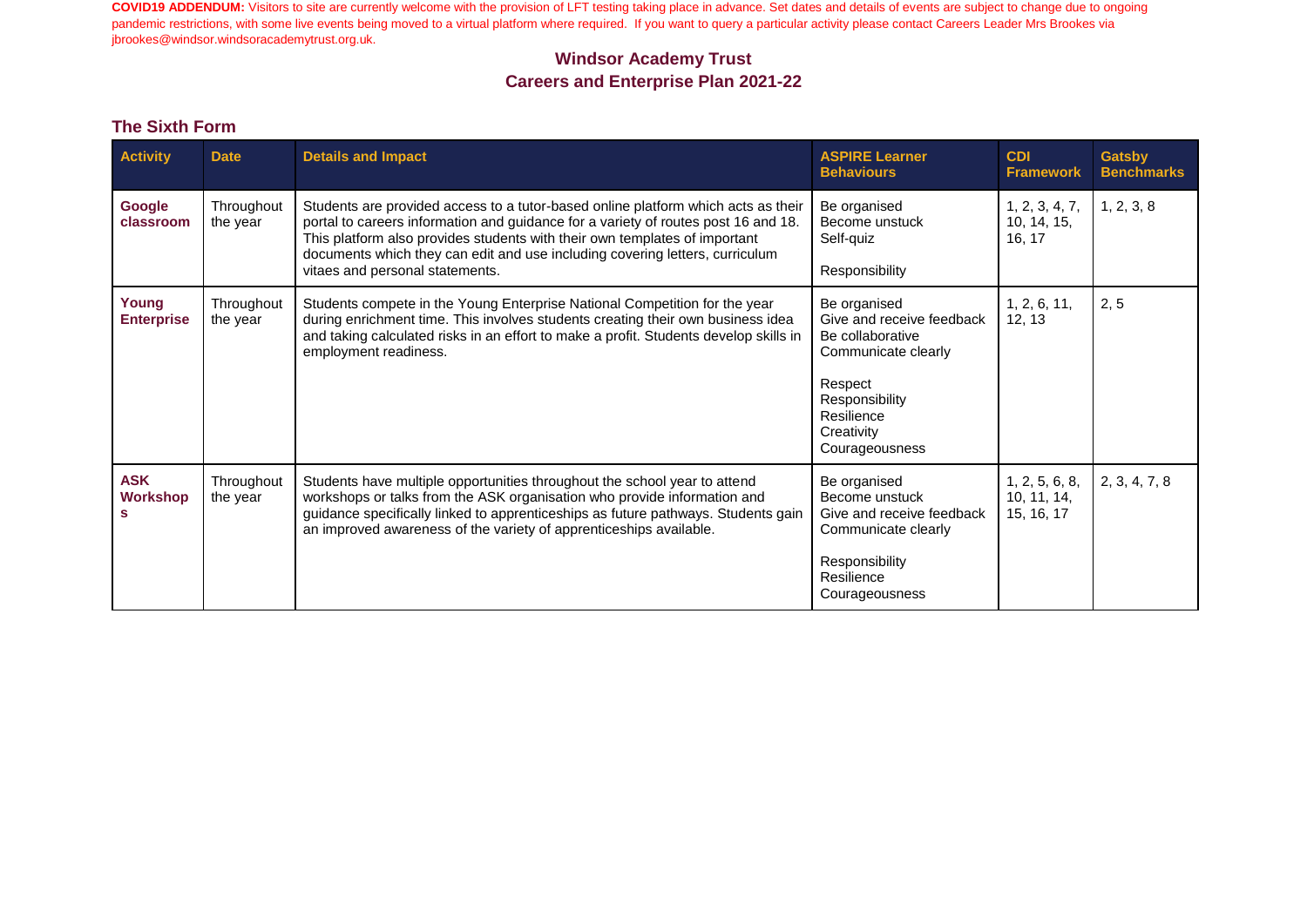| <b>Finance</b><br>Module 6:<br><b>Sensible</b><br><b>Borrowing</b>                                         | January                | Students identify key methods of borrowing and take an in-depth look at the risks<br>of high interest methods and payday loans. Students watch video case studies of<br>young people making mistakes which lead to financial instability and discuss<br>real-life scenarios and situations regarding sensible borrowing. Students gain<br>enhanced understanding of financial capability and future wellbeing. | Become unstuck<br>Be collaborative<br>Responsibility<br>Resilience<br>Compassion<br>Courageousness                                                | 1, 2, 8, 11,<br>13, 14                 | 1, 2, 4, 8 |
|------------------------------------------------------------------------------------------------------------|------------------------|----------------------------------------------------------------------------------------------------------------------------------------------------------------------------------------------------------------------------------------------------------------------------------------------------------------------------------------------------------------------------------------------------------------|---------------------------------------------------------------------------------------------------------------------------------------------------|----------------------------------------|------------|
| <b>Employer</b><br>exposure:<br><b>WEX Week</b>                                                            | Enrichment<br>and July | All students in year 12 take part in a work experience placement during activities<br>week. This forms a vital element of the educational provision of students from<br>16-19 years. Students gain an increased understanding and necessity for<br>employability skills.                                                                                                                                       | Be organised<br>Give and receive feedback<br>Be collaborative<br>Communicate clearly<br>Respect<br>Responsibility<br>Resilience<br>Courageousness | 1, 2, 4, 5, 6,<br>9, 11, 14            | 2, 5, 6    |
| <b>Encounter</b><br>s with<br>further and<br>higher<br>education:<br><b>UCAS</b><br><b>Conventio</b><br>n. | June                   | Students attend the UCAS Convention at the NEC which hosts a huge variety of<br>further education providers providing information and guidance to students.                                                                                                                                                                                                                                                    | Become unstuck<br>Give and receive feedback<br>Communicate clearly<br>Respect<br>Responsibility<br>Courageousness                                 | 1, 2, 8, 10,<br>14, 15, 17             | 2, 3, 4, 7 |
| <b>UCAS</b><br><b>Applicatio</b><br>n Launch                                                               | Autumn<br>Term         | Students are provided with a rigorous programme of support in applying to future<br>destinations via UCAS via the tutor programme. A high number of students<br>obtain a first choice place at university or in a higher level apprenticeship.<br>Students gain improved aspiration and understanding of career options available<br>linked to potential future progression.                                   | Be organised<br>Become unstuck<br>Give and receive feedback<br>Communicate clearly<br>Responsibility<br>Resilience<br>Courageousness              | 1, 2, 8, 10,<br>13, 14, 15,<br>17      | 1, 2, 3, 7 |
| <b>Personal</b><br><b>Guidance</b>                                                                         | Throughout<br>the year | Students are given the opportunity to opt for an impartial careers based interview<br>with YETI Ltd adviser, Mr Small. These interviews provide improved aspiration<br>and understanding of career options available linked to potential future<br>progression.                                                                                                                                                | Become unstuck<br>Give and receive feedback<br>Communicate clearly<br>Respect<br>Resilience<br>Courageousness                                     | 1, 2, 3, 4, 7,<br>8, 10, 14,<br>15, 17 | 1, 2, 3, 8 |